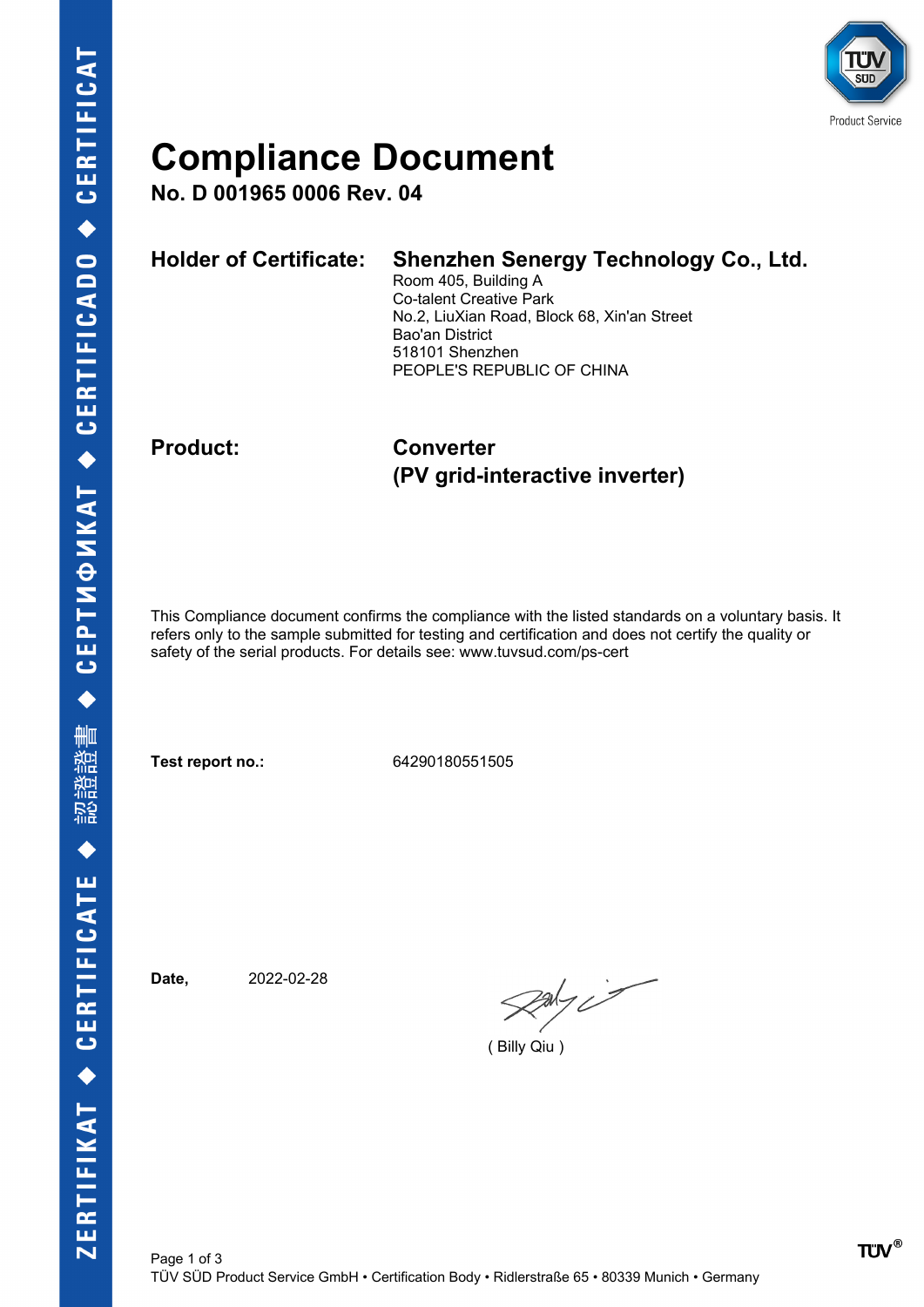

## **Compliance Document**

**No. D 001965 0006 Rev. 04**

**Model(s): SE 17KTL-D3, SE 20KTL-D3, SE 22KTL-D3, SE 25KTL-D3, SE 28KTL-D3, SE 30KTL-D3/EU-CSB; VP 17KTL-D3, VP 20KTL-D3, VP 22KTL-D3, VP 25KTL-D3, VP 28KTL-D3, VP 30KTL-D3; SE 16KTL-D3, SE 18KTL-D3**

#### **Parameters:**

| Model:                                        | SE 17KTL-<br>D <sub>3</sub>           | SE 20KTL-<br>D <sub>3</sub>           | SE 22KTL-<br>D <sub>3</sub>           | SE 25KTL-<br>D <sub>3</sub>           | SE 28KTL-<br>D <sub>3</sub>           | SE 30KTL-<br>D3/EU-CSB                |
|-----------------------------------------------|---------------------------------------|---------------------------------------|---------------------------------------|---------------------------------------|---------------------------------------|---------------------------------------|
| Maximum rated<br>d.c. input voltage           | 1000 Vd.c.                            | 1000 Vd.c.                            | 1000 Vd.c.                            | 1000 Vd.c.                            | 1000 Vd.c.                            | 1000 Vd.c.                            |
| PV input<br>operating voltage<br>range        | 180 - 1000<br>Vd.c.                   | 180 - 1000<br>Vd.c.                   | 180 - 1000<br>Vd.c.                   | 180 - 1000<br>Vd.c.                   | 180 - 1000<br>Vd.c.                   | 180 - 1000<br>Vd.c.                   |
| Maximum<br>operating PV<br>input current      | $25 \times 2$<br>Ad.c.                | $25 \times 2$ Ad.c.                   | $25 \times 2$ Ad.c.                   | $37,5 \times 2$<br>Ad.c.              | $37.5 \times 2$<br>Ad.c.              | $37,5 \times 2$<br>Ad.c.              |
| Maximum total<br>PV array s-c<br>current      | $30 \times 2$<br>Ad.c.                | $30 \times 2$ Ad.c.                   | $30 \times 2$ Ad.c.                   | $42 \times 2$ Ad.c.                   | $42 \times 2$ Ad.c.                   | $42 \times 2$ Ad.c.                   |
| a.c. output<br>voltage                        | 3N/PE~<br>230/400<br>220/380<br>Va.c. | 3N/PE~<br>230/400<br>220/380<br>Va.c. | 3N/PE~<br>230/400<br>220/380<br>Va.c. | 3N/PE~<br>230/400<br>220/380<br>Va.c. | 3N/PE~<br>230/400<br>220/380<br>Va.c. | 3N/PE~<br>230/400<br>220/380<br>Va.c. |
| Nominal a.c.<br>output frequency              | 50/60 Hz                              | 50/60 Hz                              | 50/60 Hz                              | 50/60 Hz                              | 50/60 Hz                              | 50/60 Hz                              |
| Maximum<br>continuous a.c.<br>output current  | 28.3 Aa.c.                            | 33,5 Aa.c.                            | 35 Aa.c.                              | 40 Aa.c.                              | 45 Aa.c.                              | 48 Aa.c.                              |
| Nominal output<br>active power P <sub>n</sub> | 17 kW                                 | 20 kW                                 | 22 kW                                 | 25 kW                                 | 28 kW                                 | 30 kW                                 |
| Power factor                                  | $0.8$ ind. -<br>$0,8$ cap.            | $0.8$ ind. -<br>$0,8$ cap.            | $0.8$ ind. -<br>$0,8$ cap.            | $0.8$ ind. -<br>$0,8$ cap.            | $0.8$ ind. -<br>$0,8$ cap.            | $0,8$ ind. - $0,8$<br>cap.            |
| Protection class                              |                                       |                                       |                                       |                                       |                                       |                                       |